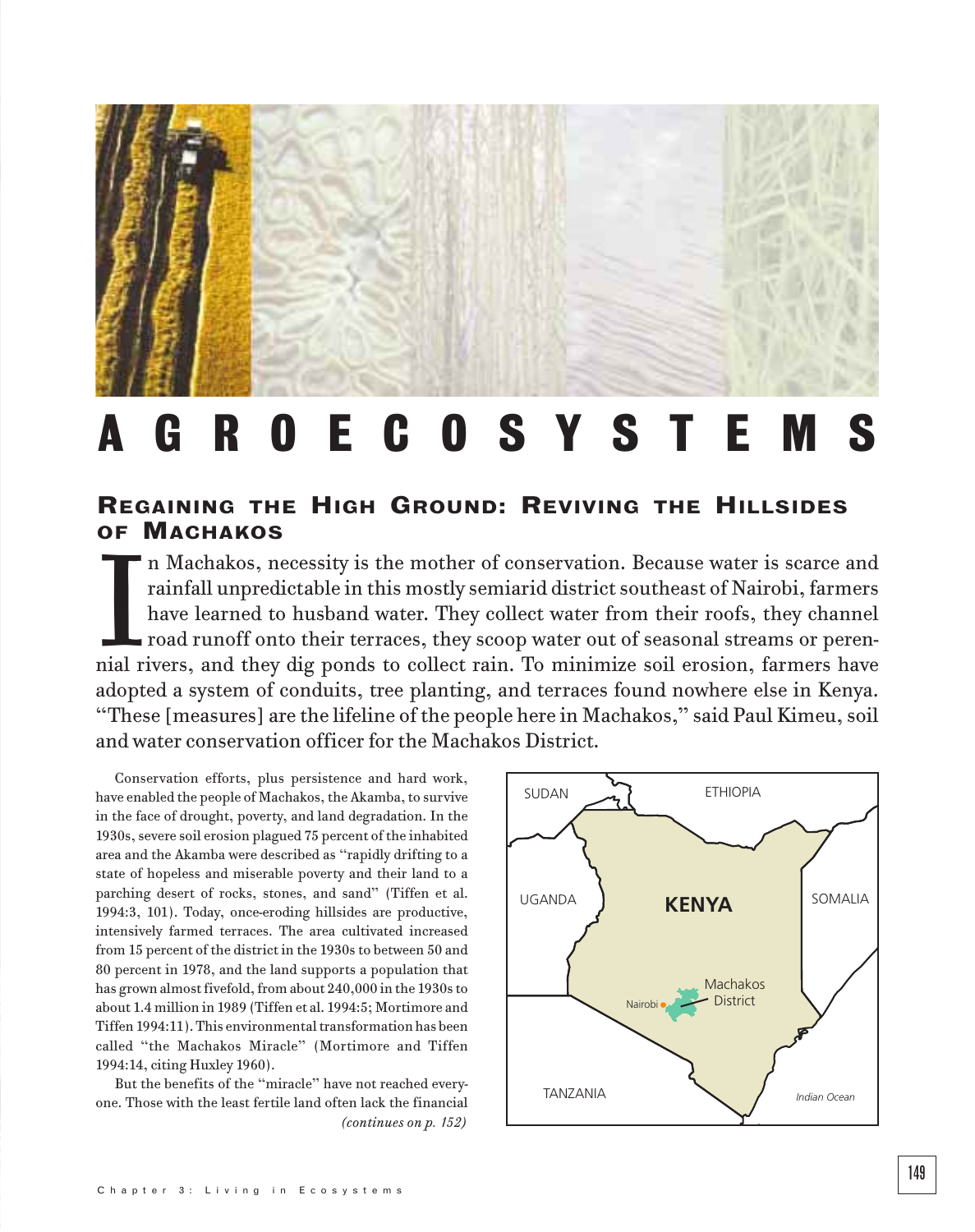## **Box 3.1** Overview: Machakos

Through innovation, cultural tradition, access to new markets, and hard work, farmers in Kenya's Machakos District have turned once-eroding hillsides into productive, intensively farmed terraces. However, economic stagnation, population growth, increasing land scarcity, and a widening income gap raise the question: Is Machakos' agricultural transformation sustainable?

| <b>Ecosystem Issues</b>                     |                                                                                                                                                                                                                                                                                                                                                                                                                                                                                                                                      |  |  |  |
|---------------------------------------------|--------------------------------------------------------------------------------------------------------------------------------------------------------------------------------------------------------------------------------------------------------------------------------------------------------------------------------------------------------------------------------------------------------------------------------------------------------------------------------------------------------------------------------------|--|--|--|
| <b>Agriculture</b>                          | Since the 1930s, the Akamba people of Machakos have terraced perhaps 60-70 percent of arable fields to<br>protect them from erosion. Land conditions and agricultural output have also benefited from penned live-<br>stock, tree planting, composting, and other measures. Yet with decreasing arable land per capita and<br>sluggish economic development, poverty remains a problem for some, particularly during droughts.<br>Poverty, in turn, decreases farmers' ability to invest in sustainable technologies and management. |  |  |  |
| <b>Freshwater</b>                           | Most streams in Machakos are seasonal, rainfall is variable, and groundwater limited. Water projects<br>and conservation activities have expanded irrigation, reduced the risk of crop failure, cultivated<br>higher-value crops, and freed labor from fetching water. But about half the population still lacks<br>potable water and water availability constrains industrial and urban growth.                                                                                                                                     |  |  |  |
| <b>Forests</b>                              | Contrary to expectations, aerial photos suggest that the District has become more, not less, wooded<br>since the 1930s. Small-scale tree planting efforts have been beneficial; farmers plant trees to stabi-<br>lize soils and supply fruits and timber. Akamba also minimize deforestation by using dead wood, farm<br>trash, and hedge clippings for firewood.                                                                                                                                                                    |  |  |  |
| Management Challenges                       |                                                                                                                                                                                                                                                                                                                                                                                                                                                                                                                                      |  |  |  |
| <b>Equity and</b><br><b>Tenurial Rights</b> | Some of the most severe agroecosystem degradation in Machakos emerged in the decades when the<br>colonial government divested the Akamba of their land rights and restricted market access. By con-<br>trast, greater Akamba control over farm techniques, lands, and livelihoods have coincided with self-<br>led, often independently funded innovations in conservation.                                                                                                                                                          |  |  |  |
| <b>Economics</b>                            | Improved access to markets, the growth of urban areas like Nairobi and Mombasa, and the right to<br>grow lucrative cash crops provided incentive for farmers to implement new technologies and maxi-<br>mize productivity. But market access remains difficult and economic growth sluggish; decreasing farm<br>size and labor shortfalls are additional roadblocks to further agricultural intensification.                                                                                                                         |  |  |  |
| <b>Stakeholders</b>                         | For decades, government officials and farmers disagreed about farming objectives and methods. In an<br>atmosphere of inequality and mistrust, officials promoted or regulated technologies that the Akamba<br>did not accept or perceive as viable. Greater environmental progress has occurred since Akamba<br>farmers have gained a more equal voice in the decisions about agricultural management and methods.                                                                                                                   |  |  |  |
| <b>Information and</b><br><b>Monitoring</b> | NGOs, government extension workers, researchers, and self-help groups have vastly improved the<br>information and resource base available to farmers, but improvements in the information base must<br>be ongoing. For example, researchers have emphasized the weakness of data with which to analyze<br>change in extent and condition of Machakos ecosystems, including data on soil health, changes in<br>land use and vegetation, and production.                                                                               |  |  |  |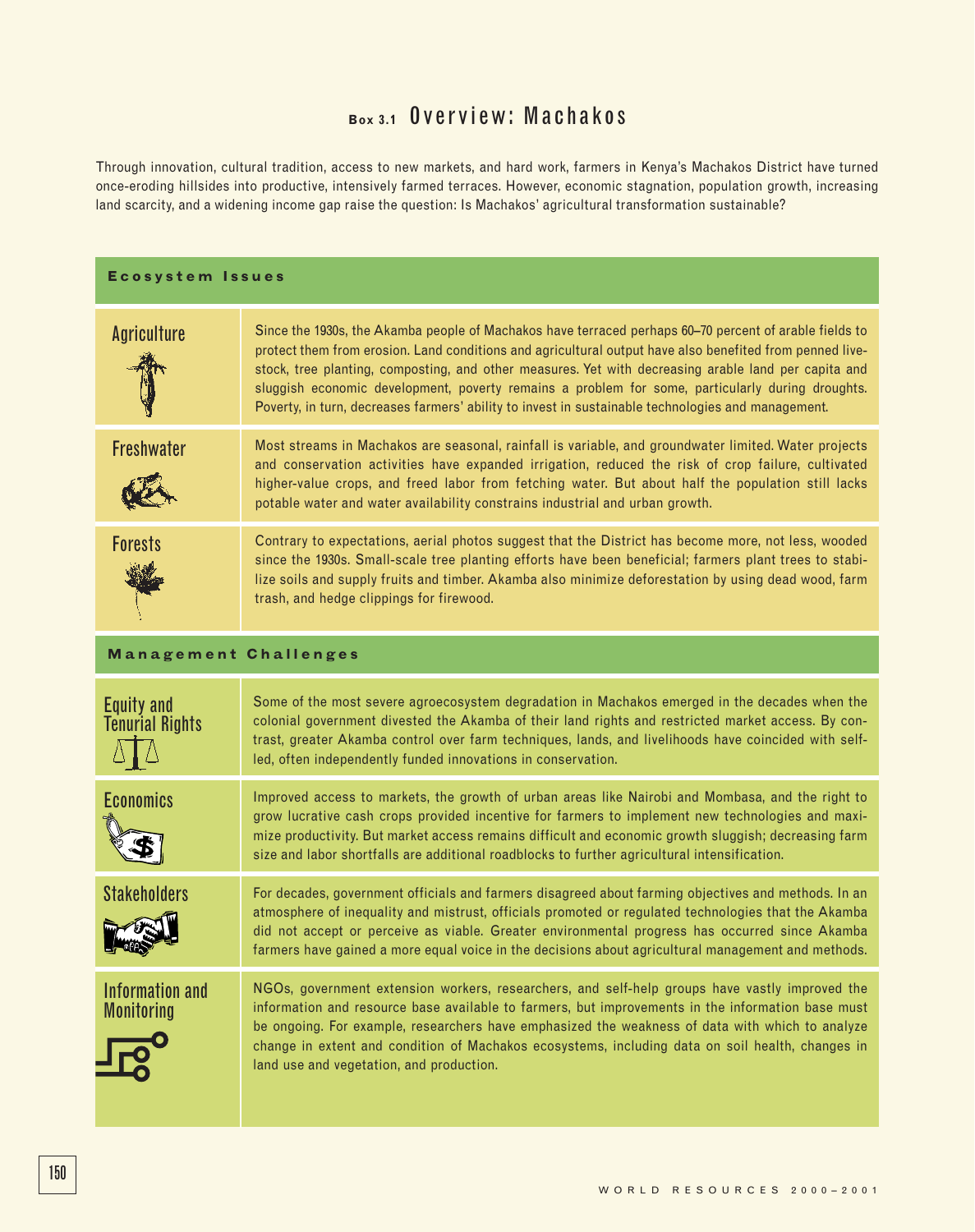| Timeline                                                                                                                                                                                                                                                                                |  |  |
|-----------------------------------------------------------------------------------------------------------------------------------------------------------------------------------------------------------------------------------------------------------------------------------------|--|--|
| 1600s-1700s Akamba first occupy the Machakos uplands.<br>1889 Europeans arrive.                                                                                                                                                                                                         |  |  |
| <b>1895</b> British Protectorate of East Africa is established.                                                                                                                                                                                                                         |  |  |
| 1897-99 Consecutive drought seasons result in devastating famine; 50-75 percent of Akamba die.                                                                                                                                                                                          |  |  |
| 1906 British colonial government designates the most fertile Machakos lands as "White Highlands" for European settlers; Akamba<br>are restricted to "Native Reserves." Only Europeans are allowed to grow high-value export crops like coffee and tea.                                  |  |  |
| 1928-29 Drought and famine strike.                                                                                                                                                                                                                                                      |  |  |
| 1930s Growth of human and livestock populations without room for expansion cause farmlands on Native Reserves to deterio-<br>rate. Akamba migrate out of Reserve settlements in search of work or to occupy other lands illegally.                                                      |  |  |
| 1933-36 Successive droughts occur. Officials acknowledge the "Machakos problem" when 75 percent of inhabited area is<br>plagued by soil erosion.                                                                                                                                        |  |  |
| 1937-38 Colonial government creates the Soil Conservation Service and attempts to impose conservation measures on<br>Akamba, including compulsory reductions of cattle. Akamba protest.                                                                                                 |  |  |
| 1940-45 Conservation funding and number of available male farm laborers are limited during WWII; famine relief is required.                                                                                                                                                             |  |  |
| 1946 Government makes significant investments in land development and conservation in Africa-in Machakos in particular.<br>Emphasis is on compulsory communal work, including government-selected systems of terracing.                                                                 |  |  |
| 1949-50 Consecutive drought seasons ensue.                                                                                                                                                                                                                                              |  |  |
| 1950s Growth of urban areas increases demand for agricultural products, making terracing and water conservation profitable<br>and attractive.                                                                                                                                           |  |  |
| 1952 News spreads among Akamba that cultivators who use bench terraces, rather than government-mandated narrow<br>terraces, are making big profits, sparking voluntary construction of bench terraces.                                                                                  |  |  |
| 1954 Swynnerton Plan to revolutionize agriculture emphasizes production of crops for export. For the first time, Akamba are<br>granted the right to grow coffee, another incentive to terrace land and a source of cash with which to purchase farm inputs.                             |  |  |
| 1959-63 Akamba turn to political activity in build-up to Kenyan Independence (1963). Conservation efforts slow, as they are<br>perceived as tainted by colonial authority.                                                                                                              |  |  |
| 1962 Akamba surge onto former Crown Lands. Population growth rates in some areas reach 10–30 percent per year, as people<br>seek to escape land shortages in other areas.                                                                                                               |  |  |
| c. 1965-70s Recognizing the potential for higher yields, farmers renew soil and water conservation efforts largely without gov-<br>ernment aid. New roads improve access to Nairobi, and growth of canning plants encourages fruit and vegetable production<br>and, in turn, terracing. |  |  |
| 1974-75 Drought returns.                                                                                                                                                                                                                                                                |  |  |
| 1975–77 High prices for coffee inspire tripling of production and heavy investment in land conservation.                                                                                                                                                                                |  |  |
| 1978-80s Numerous church-led projects and national and international NGOs provide support for community development,<br>including famine relief, food production, and water supply and irrigation.                                                                                      |  |  |
| 1983-84 Drought strikes-called "dying with cash in hand" because of severe food shortages. After the drought, more terraces<br>are rapidly constructed.                                                                                                                                 |  |  |
| 1996-98 Droughts followed by El Niño rains ruin subsistence crops and force farmers to sell livestock for food.                                                                                                                                                                         |  |  |
| 2000 Perhaps as much as 65 percent of farms are terraced, many farmers use additional conservation measures.                                                                                                                                                                            |  |  |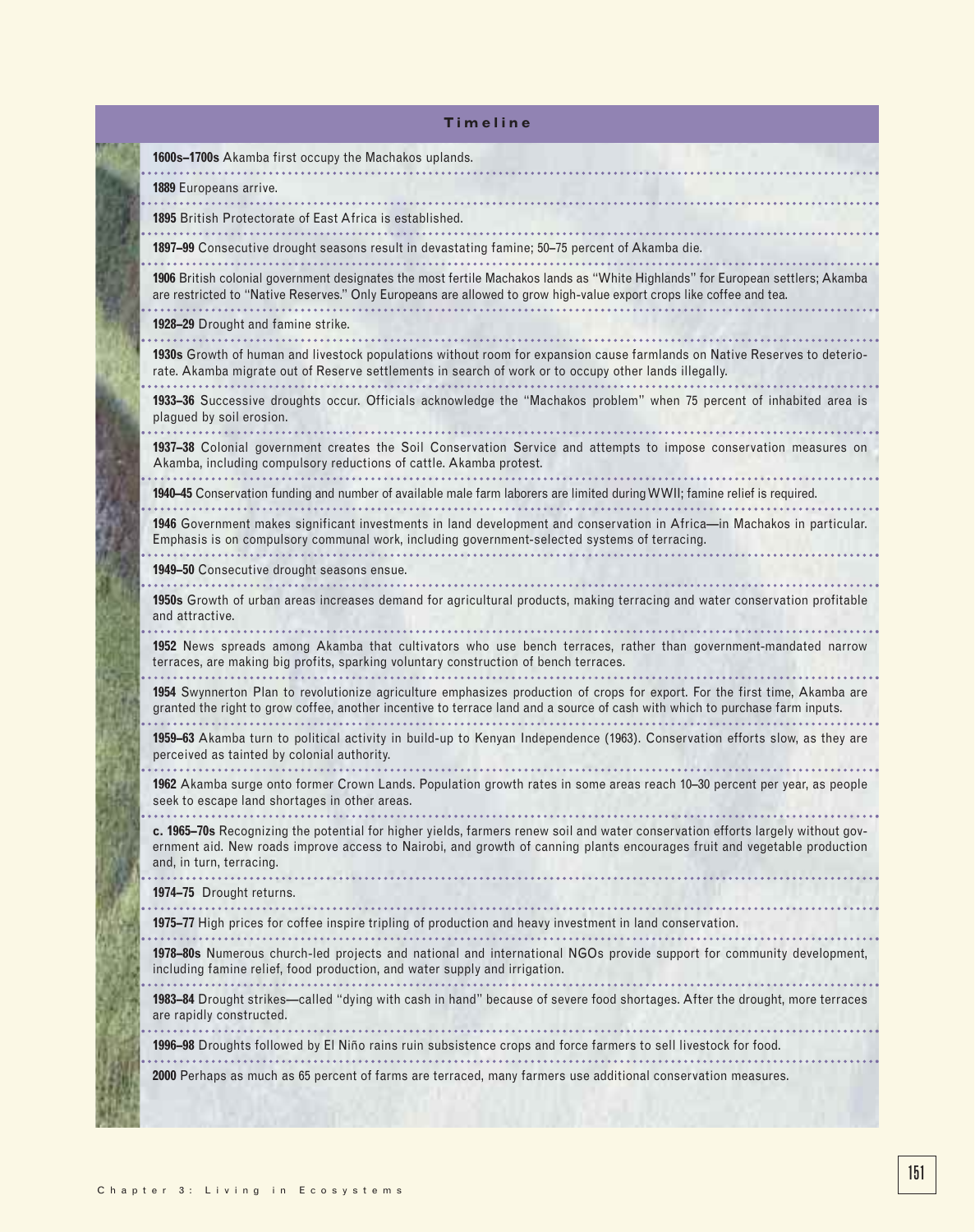resources to tap the water below it. Higher living standards seem most achievable by those households with access to nonfarm income, but population growth and economic stagnation contribute to a shortage of jobs in towns and cities. For those farmers without access to nonfarm income, lack of capital or credit limits their ability to implement innovative agricultural practices.

On the one hand, then, Machakos offers a dramatic example of how knowledge, innovation, and respect for the vital services that soil and water provide have enabled people to restore and even increase the productivity of severely degraded lands. On the other hand, Machakos illustrates the continued vulnerability of both ecosystems and people in the face of cultural, economic, and environmental change.

#### A Land of Hills and Dry Plains

achakos lies on a plateau that gradually slopes<br>southeast from 1,700 to 700 m elevation, broken by groups of high hills. Rain has always<br>been precious in Machakos; annual rainfall<br>ranges from 1,200 mm in the highlands to l southeast from 1,700 to 700 m elevation, broken by groups of high hills. Rain has always been precious in Machakos; annual rainfall ranges from 1,200 mm in the highlands to less than 600 mm in the lowlands of the southeast and the dry plains of the extreme northwest (Mortimore and Tiffen 1994:12; Tiffen et al. 1994:18). Less than half the district has more than a 60 percent chance of getting enough rain to grow maize, the Akamba's preferred staple (Mortimore and Tiffen 1994:12, citing Jaetzold and Schmidt 1983). In most years the highlands are the only region that can support reliable agricultural harvests without irrigation.

The Akamba are believed to have settled the uplands of Machakos in the 17th and 18th centuries, when most of the area was an uninhabited thorny woodland. Evergreen forests crowned the wetter highlands and grasslands carpeted the drier plains. The Akamba raised cattle, goats, and sheep and cultivated grains, pulses, and sweet potatoes on wet hills. Close to water they irrigated small plots of vegetables, bananas, and sugarcane. They became skillful traders, providing ivory, honey, beer, ornaments, and weapons to the Kikuyu and Masai in exchange for food. Their lives changed dramatically in the late 1890s, however, after smallpox, cholera, and rinderpest decimated both human and animal populations and drought devastated the land. By 1900, 50–75 percent of the Akamba had perished in some areas; perhaps only 100,000 people were left in the district (Tiffen et al. 1994:44, citing Lindblom 1920; Tiffen 1995:4).

At about the same time, the new British colonial government gained sufficient power to impose boundaries on the Akamba and other native people in Kenya. They created several "Native Reserves" and claimed some of the best farmland for themselves in "Scheduled Areas" or "White Highlands." Though the Akamba retained most of their traditional lands, the government's policy blocked any expansion, with European ranches and farms on two sides and government-controlled "Crown Lands" on the other two.

Traditionally the Akamba had responded to drought, decreasing soil fertility, and population growth by moving to new fields or ranges. Without this mobility, shifting cultivation gave way to continuous cultivation. Although the population of both people and cattle in the Akamba reserve grew, the colonial government strictly enforced the reserve boundaries to maintain political control. By 1932, some 240,000 Akamba lived in Machakos, more than double the population at the turn of the century (Mortimore and Tiffen 1994:11). Within the reserves, soils became exhausted and crop yields fell.

For the already stressed ecosystem and its people, the return of severe drought in 1929 was catastrophic. The Akamba called the drought "*Yua ya nzalukangye"* or *"*looking everywhere to find food" (Tiffen et al. 1994:5). Then, from 1933 to 1936, droughts occurred during six of the eight semiannual growing seasons—the long rains from March to May, and the short rains from October to December. Locusts invaded the withering maize crops, and voracious quella birds ate the remains. Cattle denuded the parched brown hillsides, then began to starve, soon followed by the Akamba themselves. When the rains did come, the region's highly erodible red soil bled from the steep hillsides in torrents. Historical photographs reveal a landscape of treeless hillsides, deep gullies, denuded slopes, and fields stripped of topsoil.

#### Changing Attitudes: From Compulsory Conservation to Akamba Innovation

Interest Matter Hommes C 1999, obtained agreed<br>tural officers argued that rapid population growth, sur-<br>plus livestock, deforestation, and unscientific farming<br>methods were leading to massive degradation of the<br>region's na n reports written from 1929 to 1939, colonial agricultural officers argued that rapid population growth, surplus livestock, deforestation, and unscientific farming methods were leading to massive degradation of the ening environmental crisis, too. "[T]his place was becoming a desert," reflected Joel Thiaka, a farmer from Muisuni, in 1938 (Tiffen et al. 1994:44).

Several factors prompted the colonial government to invest in land development: a global antierosion movement, catalyzed in part by the Dust Bowl in the United States; the increasing African populations; and the expense of providing emergency food aid to ward off massive starvation during times of drought (Tiffen et al. 1994:179). In 1937 the colonial government created a Soil Conservation Service led by Colin Maher. The Service's first efforts included the confiscation and slaughter of "excess" Akamba cattle. After Akamba protestors rallied in Nairobi, those initiatives were abandoned (Tiffen et al. 1994:181–182).

Maher next launched "compulsory conservation projects." These required Akamba to plant grass and build terraces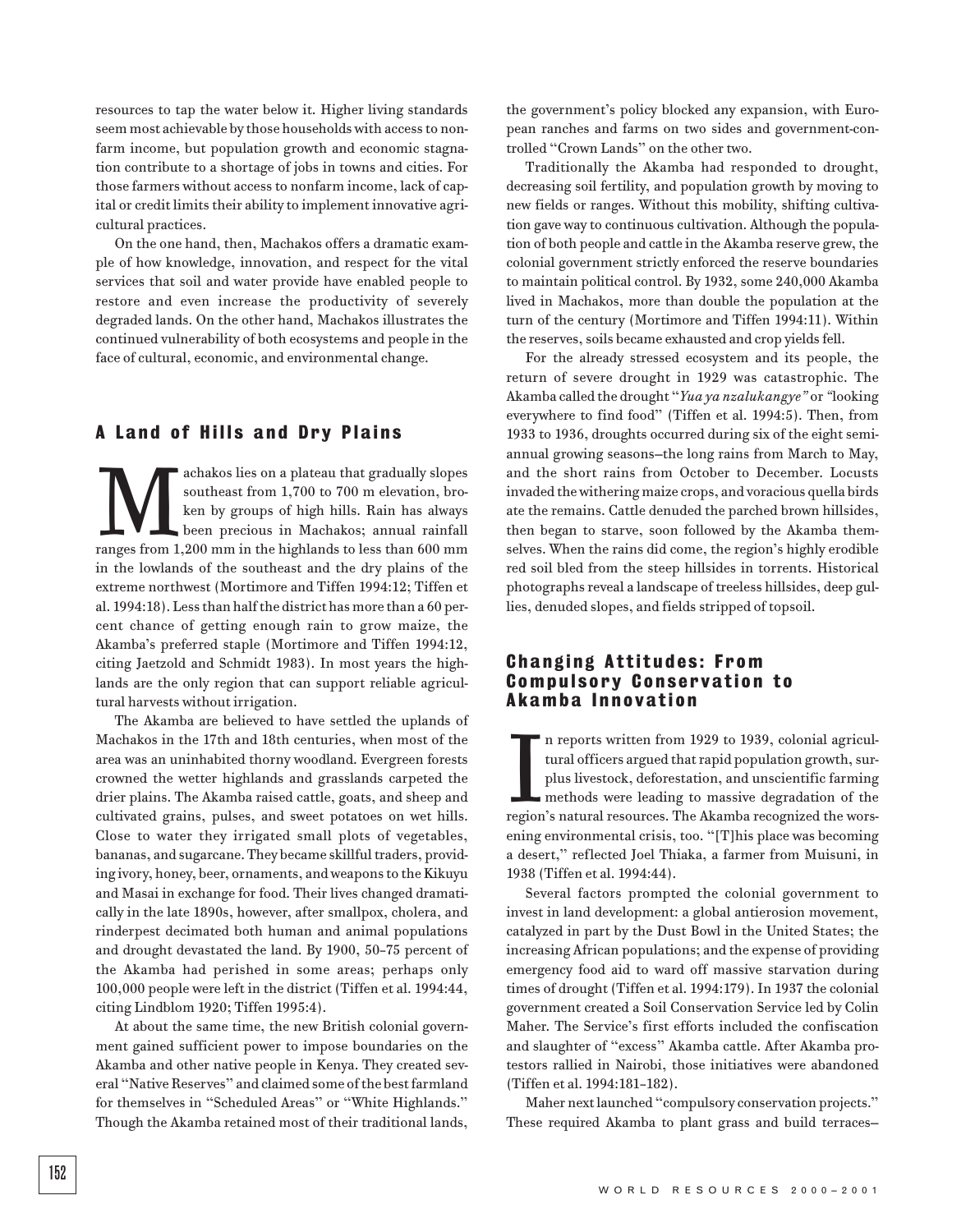structures used for centuries in Asia and Africa to cultivate steep hillsides. When these activities progressed too slowly, Maher mandated the building of conservation structures with government tractors and paid-labor gangs. The Akamba again protested, fearful of another government land grab; according to Akamba tradition, anyone clearing or cultivating land had permanent use-rights to the property. Some Akamba even threw themselves in front of the tractors. The Akamba finally agreed to send one family member two mornings a week to work on forced-labor gangs building terraces and water conservation projects and planting fodder crops.

The terraces that Maher required Africans to construct during this period were narrow-based terraces, also known as contour ditches. Building these small structures required workers to dig a shallow trench and throw the soil downhill to create a small berm to capture runoff. Though easy and relatively fast to construct, narrow terraces were also quick to wash away and required significant maintenance. They soon lost favor with Akamba farmers, but not with Maher.

Although soil conservation efforts languished during World War II (1940—45), they were renewed with vigor by an expanded Department of Agriculture after the war, as wide-scale erosion and famine returned to Machakos. There was much African opposition to many of these "betterment" projects. Yet several Akamba innovations emerged in the ensuing decades from these controversial programs, innovations which laid the foundation for the "Machakos miracle," though few recognized them at the time. One was workers' experimentation with the construction of a bench terrace called a *fanya juu.* 

*Fanya juu* terraces are constructed by digging a trench along the contour of a slope and throwing the excavated soil uphill to form a gently sloping field with an earth embankment that collects rainfall and slows runoff. Though they require considerable labor to construct, such bench terraces soon become stable and require only periodic maintenance of the berm. Maher, however, thought they were too laborintensive for the Akamba, and thus had mandated narrow terraces.



**Maize, beans, and mango and banana trees are part of this well-designed hillside terrace.**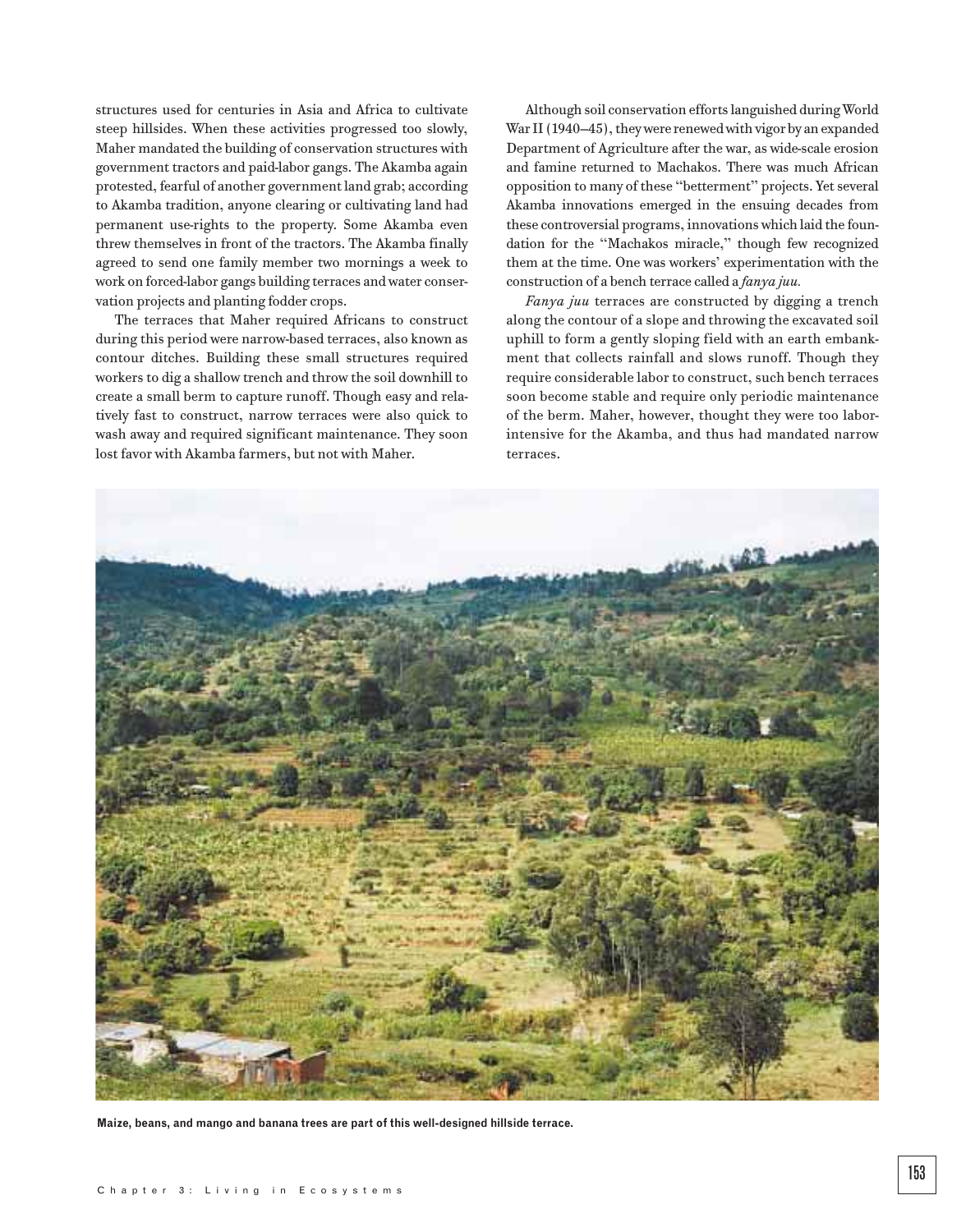## **Box 3.2** Machakos Agriculture

Results from a 1998–99 survey involving several hundred farmers and 484 plots of land suggest that the efforts put into conserving soil and water in Machakos have been well rewarded. The survey shows that terracing is by far the most popular conservation measure. Farmers who use terracing often use multiple conservation measures—adopting them as a package (Zaal 1999). Other research suggests that there was a substantial increase in productivity per hectare in the Machakos District between the 1930s and 1990s (Tiffen et al. 1994:95–96).

#### Land and Water Conservation Measures in Machakos

About half the terraced plots also incorporated another conservation measure.

#### Percent of Fields Given Over to…

| Terracing            | 65.7 |
|----------------------|------|
| Grass strips         | 14.0 |
| Grass terrace border | 10.7 |
| Trash lines          | 8.5  |
| Agroforestry         | 9.3  |
| Cover crops          | 1.0  |
| Open ridges          | 0.6  |
| Stone terrace        | 0.4  |
| Cut-off drain        | 0.2  |

| Higher land value          | 97 |
|----------------------------|----|
| Higher yield levels        | 94 |
| Greater stability of yield | 94 |
| Less erosion               | 76 |
| Less use of fertilizer     | 75 |
| Less labor to plant        | 53 |
| Less labor to weed         | 43 |
| Source: Zaal 1999.         |    |

Percent of Farmers Experiencing…

Benefits of Terracing The survey showed that farmers who use terraces reap numerous

benefits.

*Source:* Zaal 1999.



Crop and Livestock Production in Machakos

But the Akamba have a saying: "Use your eye, the ear is deceptive" (Tiffen et al. 1994:152). Many of the Akamba men fought as part of British forces overseas, where they saw other agricultural practices at work. In 1949, one veteran built a bench terrace patterned after one he had seen in India. He harvested a good crop of onions that he sold for a profit. Other farmers in the area soon followed his lead. After Maher's retirement in 1951, farmers were allowed to choose whether to have contour ditches or *fanya juu* in the compulsory betterment programs; more and more chose *fanya juu*.

During the 1950s, more than 40,000 ha was terraced in Machakos (Mortimore and Tiffen 1994:14, citing Peberdy 1958). One incentive for this large-scale shift to terraces was the government's decision in 1954 to allow Akamba farmers to grow coffee for the first time—a decision based on the Swynnerton Plan's emphasis on producing lucrative cash crops for export. The Akamba were eager to reap the economic benefits of growing coffee, but coffee can only be planted on steep slopes if they are terraced, to ensure that the nutrients and moisture essential to coffee's growth are retained. Other farmers used terraces to grow tomatoes and other vegetables for the expanding town of Nairobi.

Another breakthrough that would promote self-led Akamba innovation and conservation occurred in 1956. The new and mainly African-staffed community development service under a government-appointed chief replaced the hated compulsory work gang with the *mwethya*, or traditional work party, whose members chose each other and their own leaders. Normally Akamba families called a *mwethya* for a special project, such as building a hut; neighbors would help in exchange for food. With technical support from the government, *fanya juu mwethyas* were soon busy all over the district building terraces and undertaking other projects.

Since many Akamba men worked outside the district, most of the laborers who worked on the conservation projects and in the first *mwethya* were women. This was the first time in Akamba history that women were elected to leadership positions, providing them with increased status and political power and reinforcing the value of education for daughters. The traditional work group evolved, too, into self-help groups that today pool money as well as labor and are connected with organizations that provide community development, agricultural extension, and literacy services.

Kenya's independence from colonial rule in 1963 spurred a surge of Akamba families onto former Crown Lands. The new government ended all funding for soil conservation, and for a few years terracing fell out of favor with the Akamba, who saw conservation efforts as tainted by the colonial regime. But soon farmers who had seen the benefits of the *fanyu juu*—for yields of staple crops like grains and beans, cash-crop production, and survival during drought—began to build them again, on their own, either through *mwethyas* or hired labor. In fact, more terraces were built from 1961 to 1978 than were built during the 1950s, and without any government aid (Tiffen

*Source:* Tiffen et al. 1994:95.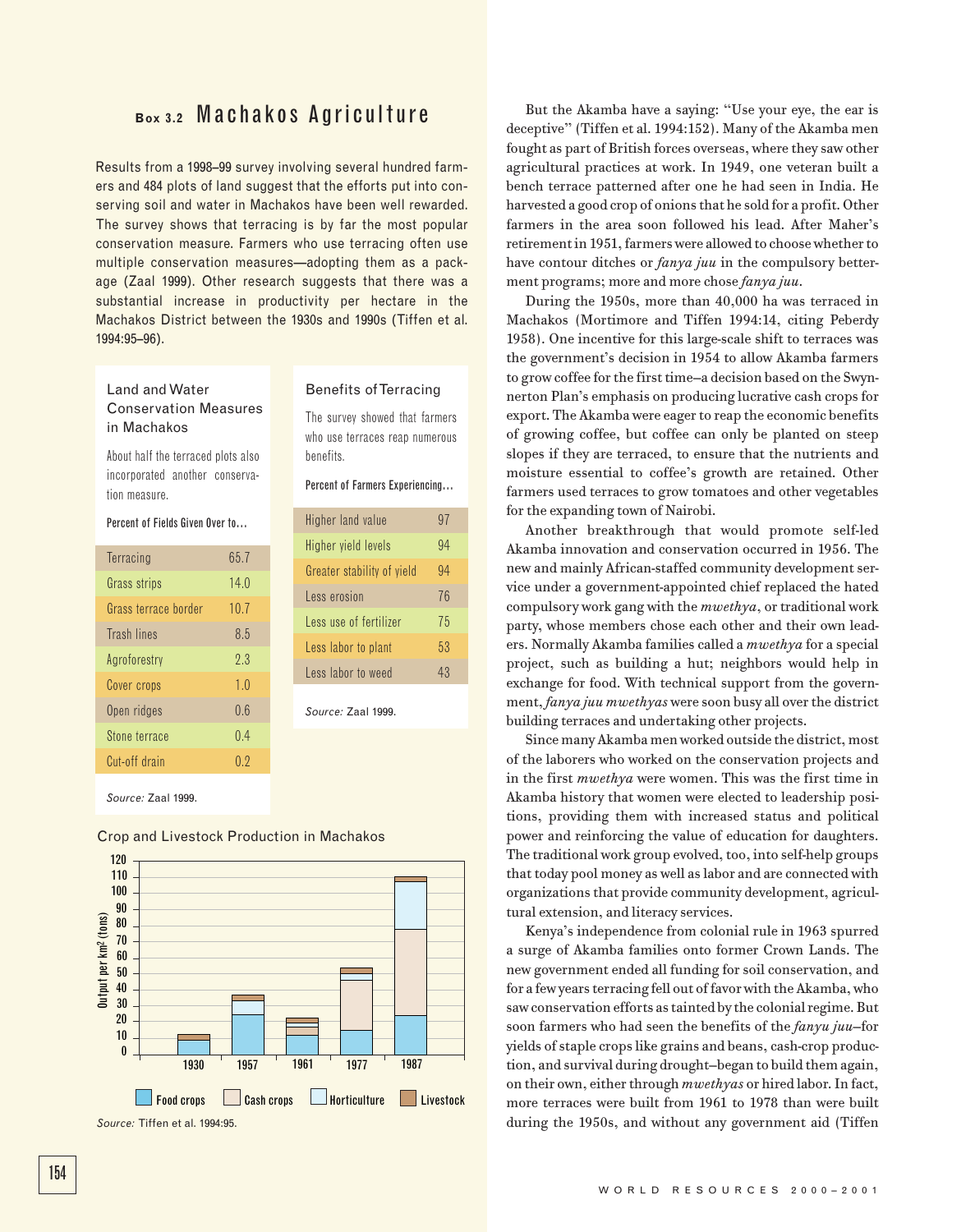and Mortimore 1992:363). The period from 1960 to 1980 was also characterized by a phase of steep growth in land productivity in Machakos (Tiffen and Mortimore 1992:365). Another 8,500 km of terraces were built annually between 1981 and 1985, half of them by farmers with no outside assistance. By the mid-1980s, aerial surveys showed that 54 percent of Machakos' arable land was protected from erosion, with more than 80 percent protected in hilly areas (Tiffen et al. 1994:198). A 1998–99 survey of 484 fields in Machakos suggests that about 60 percent are terraced; many farmers also use additional conservation measures (Zaal 1999:5).

Overall, some 76 production technologies were introduced or expanded in the district between 1930 and 1990, including introduction of 35 crops varieties, 5 tillage practices, and 6 methods for managing soil fertility (Mortimore and Tiffen 1994:16). Many of these conservation and land development mechanisms were Akamba innovations.

The expansion of market opportunities clearly affected the popularity of conservation measures. The coffee boom in the 1970s, for example, increased demand for labor on the farms and in coffee processing factories and transport to markets. Coffee prices fell in the late 1980s, but large international horticultural firms in Nairobi began to encourage Machakos farmers to produce crops like French beans as export crops. Citrus, pawpaws, and mangoes have proved similarly successful with the rise of Kenya's canning industry and the growth of towns and tourist trade. According to a 1981–82 survey, 41 percent of rural income came from nonfarm businesses and wages (Mortimore and Tiffen 1994:16). For decades such income, usually earned by Akamba men with jobs outside the district, has been invested in farm improvements such as building terraces or water storage tanks and planting trees and hedges.

Farmers also began to invest in planting and protecting trees. Photographs comparing landscapes in 1937 and 1990 show a substantial increase in the density and average size of farm trees (Tiffen et al. 1994:218). Because farmers, particularly women, spent increasing time foraging for firewood after hillslopes were cleared, they developed the practice of planting woodlots to facilitate gathering. Often farmers planted trees at the bottom of their plot so as to minimize water uptake from their own crops and maximize that from their neighbors'; that location offered the added advantage of helping to keep hillside soil in place. Women farmers have favored fruit tree plantings because they offer household food supplies and an independent source of cash (Tiffen et al. 1994:221).

Adaptive changes in livestock management and the adoption of ox-drawn plows for weeding and cultivation have contributed to Akamba farmers' success. Since no communal grazing lands remain, animals are now fed on the farm. More than 60 percent of the district's livestock are stall-fed or tethered for all or part of the year, requiring fodder feeding, but also supplying manure for fields (Mortimore and Tiffen 1994:19, citing African Development and Economic Consultants 1986). Added advantages of "zero-grazing" systems are increased milk yield, reduced destruction of vegetation through overgrazing, decreased disease incidence, and labor savings. A transition to foddering cattle also brought the care of cattle into the female domain, further empowering women. Many women now derive useful income for themselves and the farm through milking, for example. Cutting of fodder by women, usually from napier grass on terrace edges, encourages their involvement in terracing.

Machakos' agricultural success didn't come without environmental costs. As the cultivated land in the district grew from 15 to nearly 80 percent, native plant and animal populations decreased dramatically, including some of Kenya's rarest species, such as the rhinoceros. Poaching and encroachment in Tsavo National Park and other protected areas remains a problem (Kenya Web 1999).



**Small-scale, traditional irrigation in Machakos is based on seasonal streams.**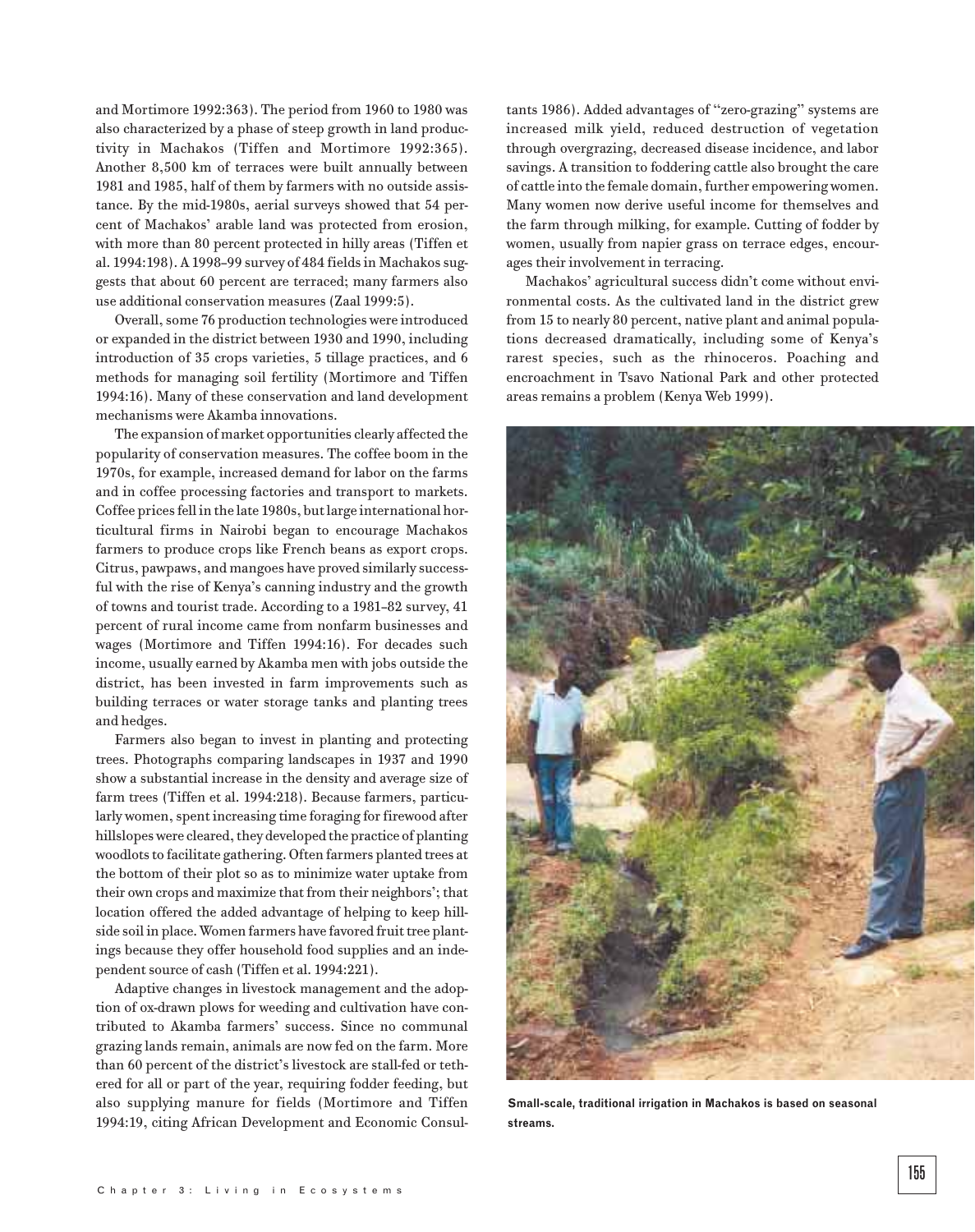## **Box 3.3** Ranking the Challenges in Machakos

t a 1999 conservation workshop sponsored by the World Resources Institute in Machakos, farmers unanimously agreed that lack of water was their most pressing concern, followed by farm size and land scarcity. As the population has increased, farms have been divided among heirs until the average farm size is little more than 1 ha. The high-potential lands have all been taken, so people are farming more marginal lands, either in the plains or on steep mountainsides where the government prohibits agricultural activities.

Lack of capital to invest in farm improvements and technologies and the lack of a ready labor pool were also at the top of this group's list of constraints to conservation. Because more children are in school and older children are migrating to cities to find work, women now provide most of the farm labor in Machakos—while still carrying out traditional responsibilities like raising children, keeping house, and fetching fuel and water.

Soil erosion didn't make their list of challenges. In fact, the largest contributor to soil erosion in the district today isn't farms but rather poorly constructed or unrepaired roads and sand mining from river beds by the concrete industry, which has flourished in conjunction with a building boom in Nairobi. Many roads are etched with deep gullies along steep roadsides, made worse by the El Niño rains, but repair requires public or community resources on a scale that the citizens of Machakos simply don't have. Poor roads also increase the cost of imported foods and the cost of transportation to get Machakos-produced goods to retail markets in places like Nairobi and Mombasa. Road conditions during the rainy season make it difficult for farmers to get their produce to markets before it spoils. Because the district is not completely supplied with electricity, food processing or refrigeration is not always feasible.



**A road that connects Machakos Town to district hillsides. On the left is a roadside drain. Maize and bean crops and mango, banana, and eucalyptus trees are visible in the background.**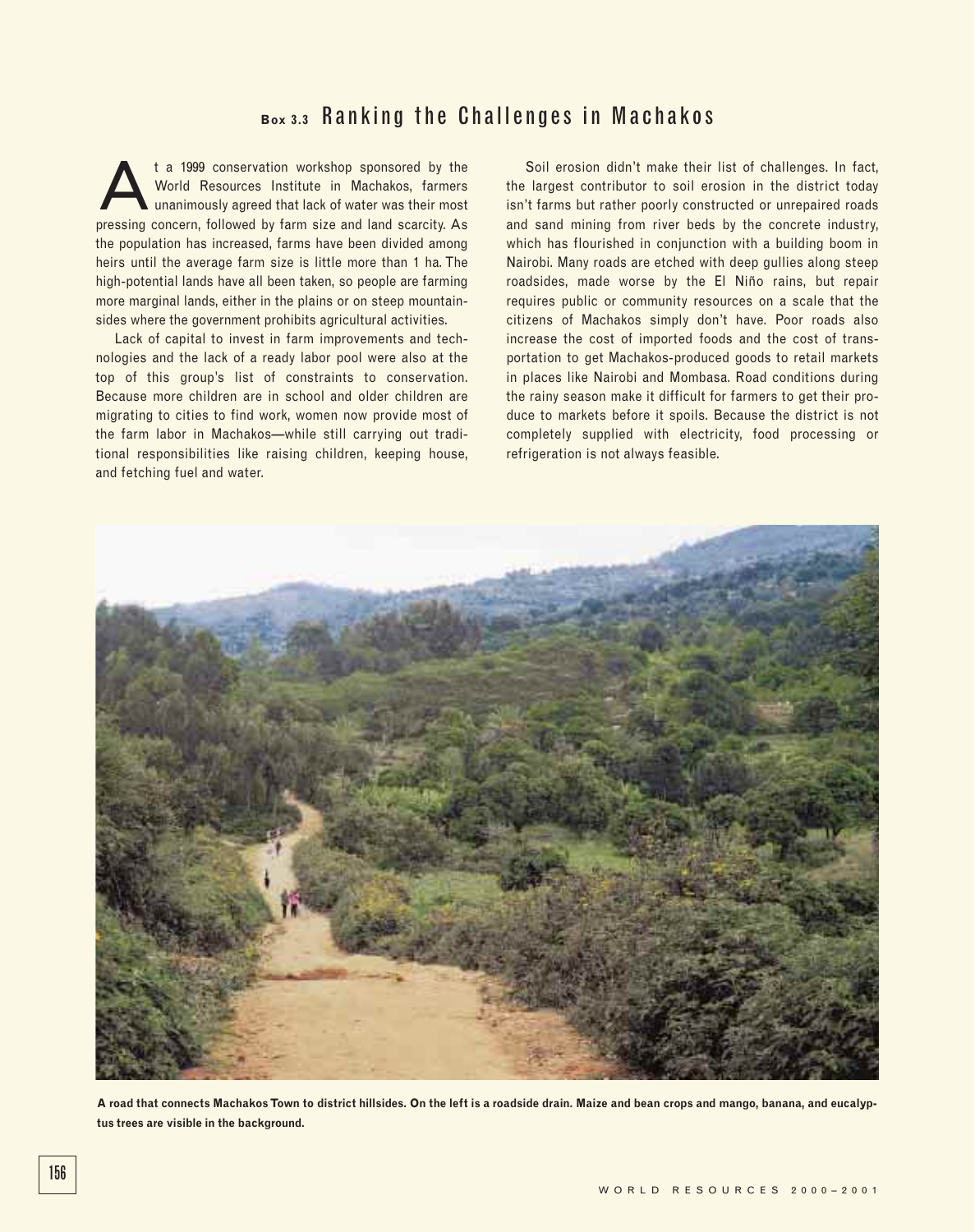**An example of poorly maintained terraces near Machakos. Theses show only minimal management to reduce erosion of the unprotected terrace berms. Further up the slope this farmer has planted maize, beans, cassava, mango, and banana trees.**

#### Machakos Today

"<br>"<br>" The anti-andre coday properties are building soil conserva-<br>tion structures without<br>being forced," says<br>George Mbate, an economist with n Machakos today people are building soil conservation structures without being forced," says USAID (interview 19 February 1999). "They've come to relate production of crops with proper soil management."

The effect of drought is not as damaging today, thanks to investments in terraces; retention ditches, which encourage water seepage to the cropped area; and cut-off drains, which collect water and discharge it

safely without causing erosion on the farm. The manure that farmers apply to fruit trees not only fertilizes the soil but improves water infiltration, lessening water runoff. Shortseason maize varieties and early planting to allow enough time to prepare the land for the "long-rains" crops are also beneficial. These techniques, along with diversification of income from urban jobs, have made it possible to reduce food imports and famine relief, even during droughts (Tiffen and Mortimore 1992:373).

But even terraced crops are vulnerable, and the problems of Machakos are far from solved. Droughts in 1996 and 1997, followed by El Ninõ rains in 1998, ruined subsistence crops and forced some farmers to sell livestock to buy food. In the semiarid areas good harvests were achieved, but the heavy rains hit the hilly areas of Mwala division particularly hard, rotting crops, leeching nutrients from the soil, and destroying terraces, houses, and latrines.

"Most times, it's a food-deficient area," admits A.M. Ndambuki, agricultural officer for the district (interview 1 March 1999). "In a good year, there's enough food for that season. This year [1998] with the drought, we didn't harvest anything. Now almost all the food we're eating comes from outside the district." Importing food rather than producing it wouldn't be a problem if there were sufficient opportunity to earn money, but in Machakos, there is not. Many of the poorest farmers must search for alternative, often low-wage rural jobs in order to feed their families.



The farmers who fare the best are those like Samuel Milo, who grows tomatoes, maize, beans, and sugarcane on the sloping land of his 16-ha farm. He maximizes his terraces by planting napier grass for fodder on the terrace embankments, and a row of banana trees in the gullies to protect against erosion and to supply fruits. He plants trees as windbreaks between crops, too, and has a woodlot from which he sells timber and gets his firewood. His 4,200 coffee plants produce high-quality beans that he sorts, processes, and sells. By keeping his five cows penned and fed on napier grass harvested from the terrace, instead of allowing them to graze, he saves land space and has fertilizer for the soil.

But Mr. Milo is not just enterprising and conservationminded, he is also fortunate. His farm is unusually large and a stream runs through his property. He has built an irrigation channel above the stream. Thanks to income-generating crops, he has been able to run a pipe from another stream into a large underground storage tank built on his property, ensuring a steady water supply.

Other farmers are not so lucky. For many, adaptations and conservation techniques like Mr. Milo's are too expensive or labor intensive. For the farmer with limited resources to hire help, for example, terracing can take years. In one Machakos village, researchers found that only 57 percent of farmers could afford the capital needed to produce cash crops for the market or to purchase farm inputs like fertilizer. Those were usually farmers with family members who earned money from off-farm jobs in urban areas (Murton 1999:40).